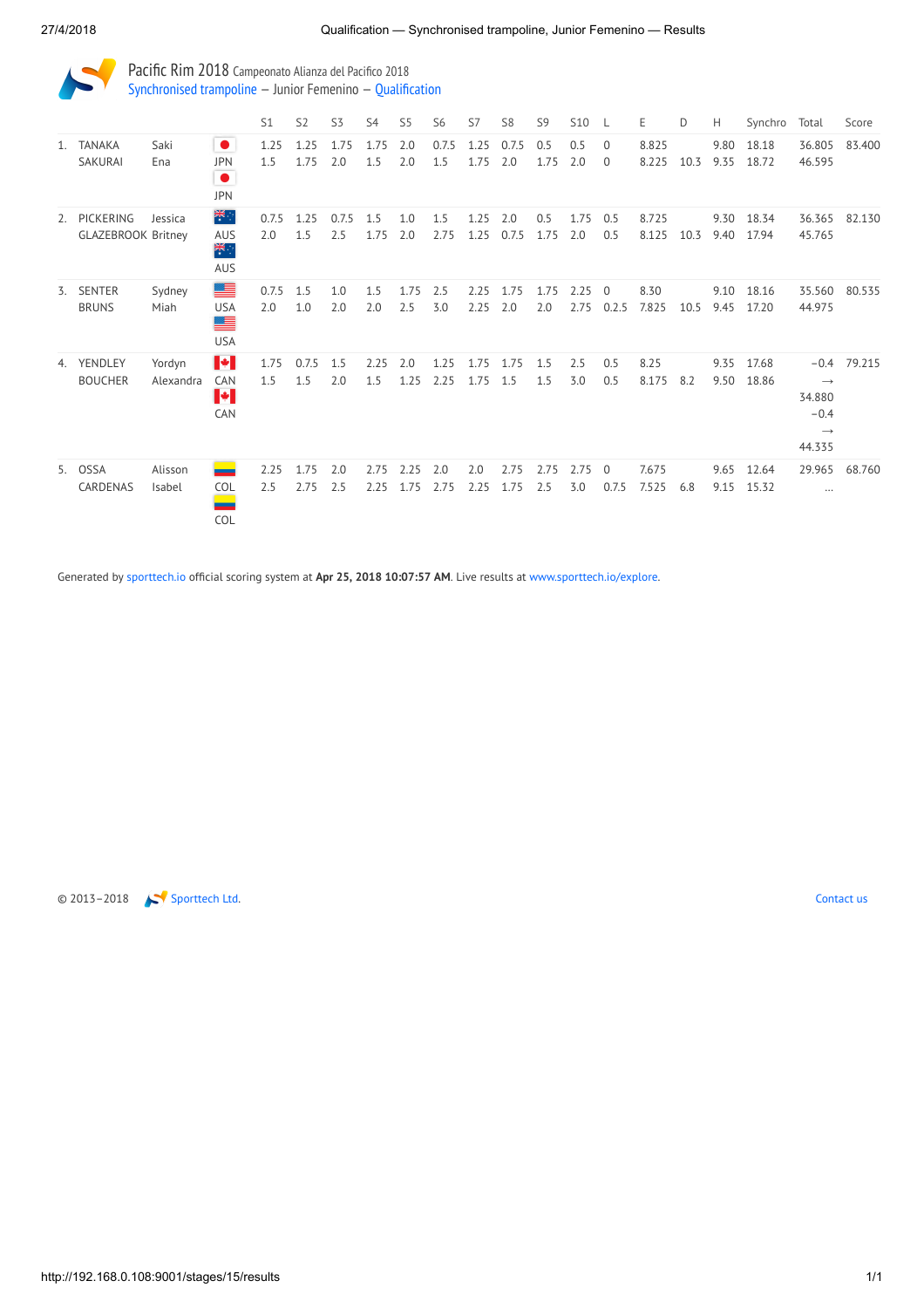Pacific Rim 2018 Campeonato Alianza del Pacifico 2018 [Synchronised trampoline](http://192.168.0.108:9001/event/SYN) — Junior Masculino — [Qualification](http://192.168.0.108:9001/stages/16)

|                                     |                    |                                                                                                                                                                                | S <sub>1</sub> | S <sub>2</sub> | S3           | S <sub>4</sub> | S <sub>5</sub> | S <sub>6</sub> | S7           | S <sub>8</sub> | S <sub>9</sub> | S10 L        |                 | Ε              | D    | H            | Synchro        | Total            | Score  |
|-------------------------------------|--------------------|--------------------------------------------------------------------------------------------------------------------------------------------------------------------------------|----------------|----------------|--------------|----------------|----------------|----------------|--------------|----------------|----------------|--------------|-----------------|----------------|------|--------------|----------------|------------------|--------|
| 1. GILBERT<br>RAMACCHI              | Logan<br>Zachary   | ≡<br><b>USA</b><br>▇<br><b>USA</b>                                                                                                                                             | 0.5<br>2.25    | 1.25<br>1.5    | 1.0<br>2.5   | 1.5<br>2.25    | 1.0<br>2.75    | 1.25<br>2.75   | 1.75<br>2.25 | 1.0<br>2.25    | 2.25<br>1.75   | 2.0<br>2.75  | $\Omega$<br>0.5 | 8.65<br>7.65   | 11.6 | 9.40<br>8.95 | 18.40<br>18.60 | 36.450<br>46.800 | 83.250 |
| 2. NISHIOKA<br>NAKAYAMA Motoki      | Ryusei             | $\bullet$<br><b>JPN</b><br>$\bullet$<br><b>JPN</b>                                                                                                                             | 0.2.5<br>1.75  | 0.5<br>1.75    | 1.25<br>2.25 | 2.0<br>2.25    | 2.25<br>2.75   | 2.0<br>2.0     | 1.25<br>2.75 | 1.5<br>2.0     | 2.25<br>1.75   | 1.75<br>2.25 | $\Omega$<br>0.5 | 8.50<br>7.80   | 12.5 | 9.45<br>9.20 | 17.58<br>16.88 | 35.530<br>46.380 | 81.910 |
| 3. RODRIGUEZ Victor<br><b>CUEVA</b> | Kristian           | $\begin{array}{ c c } \hline \multicolumn{1}{ c }{\bullet} & \multicolumn{1}{ c }{\bullet} \end{array}$<br><b>MEX</b><br>$\begin{bmatrix} \bullet \end{bmatrix}$<br><b>MEX</b> | 0.7.5<br>2.0   | 1.0<br>1.5     | 1.0<br>2.0   | 0.7.5<br>2.0   | 1.75<br>2.75   | 0.7.5<br>2.25  | 1.25<br>3.25 | 1.25<br>2.25   | 2.5<br>2.25    | 1.5<br>2.25  | $\Omega$<br>0.5 | 8.75<br>7.70   | 12.2 | 9.45<br>9.00 | 17.20<br>17.20 | 35.400<br>46.100 | 81.500 |
| 4. DWYER<br><b>MCLEAN</b>           | Kai<br>Declan      | H<br>CAN<br>H<br>CAN                                                                                                                                                           | 0.5<br>2.25    | 1.75<br>2.5    | 1.5<br>2.25  | 1.5<br>3.0     | 1.75<br>3.25   | 1.5<br>2.75    | 1.75<br>3.0  | 2.25<br>3.75   | 2.25<br>3.0    | 2.5<br>2.75  | 0.7.5<br>0.5    | 8.20<br>7.10   | 12.0 | 9.45<br>9.45 | 16.46<br>15.06 | 34.110<br>43.610 | 77.720 |
| 5. CHRISTIE<br>SCHLUTER Patrick     | Liam               | 業団<br><b>AUS</b><br>米拉<br><b>AUS</b>                                                                                                                                           | 1.25<br>2.0    | 1.5<br>2.25    | 1.5<br>2.25  | 2.0<br>2.5     | 1.25<br>2.0    | 2.5<br>1.5     | 1.25<br>2.75 | 2.5<br>2.25    | 2.0<br>2.75    | 2.0<br>3.0   | 1.5<br>1.25     | 8.075<br>7.55  | 9.2  | 5.15<br>9.20 | 18.18<br>16.02 | 31.405<br>41.970 | 73.375 |
| 6. PARRA<br><b>FONSECA</b>          | Santiago<br>Julian | $\equiv$<br>COL<br>COL                                                                                                                                                         | 0.7.5<br>1.75  | 0.5<br>1.0     | 1.25<br>2.0  | 1.75<br>1.5    | 1.75<br>2.0    | 1.25<br>2.0    | 0.5<br>3.0   | 1.5<br>3.0     | 2.25           | $2.75$ 6.0   |                 | 7.975<br>6.375 | 9.8  | 9.20<br>7.20 | 15.14<br>9.30  | 32.315<br>32.675 | 64.990 |

Generated by [sporttech.io](https://sporttech.io/) official scoring system at Apr 25, 2018 10:10:37 AM. Live results at [www.sporttech.io/explore.](https://sporttech.io/explore)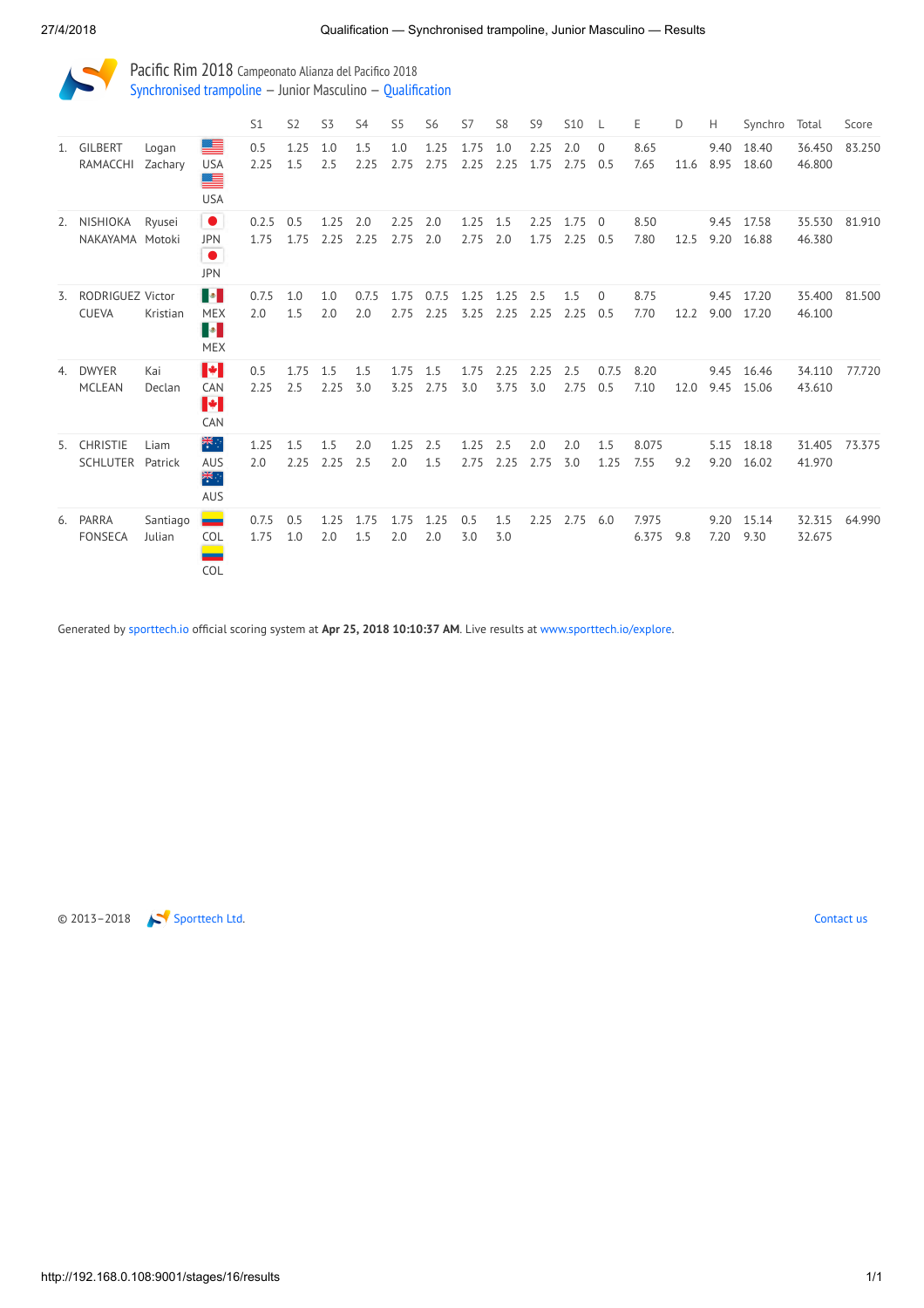| Pacific Rim 2018 Campeonato Alianza del Pacifico 2018         |
|---------------------------------------------------------------|
| Synchronised trampoline $-$ Senior Femenino $-$ Qualification |

|    |                                 |                    |                                                      | S <sub>1</sub> | S <sub>2</sub> | S3           | S4           | S5          | S <sub>6</sub> | S7           | S <sub>8</sub> | S <sub>9</sub> | <b>S10</b>   |                       | Ε             | D           | H            | Synchro        | Total            | Score  |
|----|---------------------------------|--------------------|------------------------------------------------------|----------------|----------------|--------------|--------------|-------------|----------------|--------------|----------------|----------------|--------------|-----------------------|---------------|-------------|--------------|----------------|------------------|--------|
|    | 1. SATAKE<br><b>NAKANO</b>      | Reina<br>Rana      | $\bullet$<br><b>JPN</b><br>$\bullet$<br><b>JPN</b>   | 2.25<br>2.25   | 0.7.5<br>2.0   | 1.5<br>2.25  | 1.75<br>1.0  | 1.5<br>2.25 | 1.0<br>2.0     | 1.75<br>1.75 | 0.5<br>2.0     | 2.5<br>2.25    | 1.75<br>2.25 | $\overline{0}$<br>0.5 | 8.475<br>7.95 | 5.2<br>12.0 | 9.35<br>9.45 | 16.48<br>17.64 | 39.505<br>47.040 | 86.545 |
|    | 2. ROUX<br><b>SOEHN</b>         | Laurence<br>Kalena | H<br><b>CAN</b><br>H.<br><b>CAN</b>                  | 0.7.5<br>2.0   | 1.25<br>2.75   | 1.25<br>2.0  | 1.5<br>3.0   | 2.0<br>1.75 | 1.5<br>2.5     | 1.0<br>2.25  | 1.75<br>1.75   | 2.0<br>1.5     | 2.75<br>2.0  | 1.0<br>0.5            | 8.325<br>7.80 | 3.9<br>9.7  | 9.50<br>9.20 | 18.10<br>17.32 | 39.825<br>44.020 | 83.845 |
| 3. | HERNÁNDEZ Katish<br>PEÑA        | Angie              | $\equiv$<br><b>COL</b><br><u>e e c</u><br><b>COL</b> | 1.0<br>2.25    | 1.25<br>3.5    | 2.25<br>2.25 | 1.75<br>1.75 | 2.25<br>2.0 | 1.5<br>1.0     | 2.0<br>2.25  | 1.5<br>2.0     | 2.25<br>2.5    | 2.75<br>2.5  | 5.0<br>1.0            | 7.65<br>7.70  | 2.7<br>8.1  | 9.30<br>9.40 | 16.08<br>16.92 | 35.730<br>42.120 | 77.850 |
| 4. | <b>NAVARRO</b><br><b>FLORES</b> | Dafne<br>Melissa   | HO<br><b>MEX</b><br>$\blacksquare$<br><b>MEX</b>     | 1.0<br>2.0     | 1.75<br>3.25   | 2.5<br>3.25  | 1.75         | 2.25        | 1.75           | 1.5          | 1.25           | 2.0            | 2.25         | 0.5                   | 8.15<br>2.15  | 3.0<br>3.8  | 9.30<br>2.75 | 18.00<br>4.68  | 38.450<br>13.380 | 51.830 |

Generated by [sporttech.io](https://sporttech.io/) official scoring system at Apr 25, 2018 10:12:01 AM. Live results at [www.sporttech.io/explore.](https://sporttech.io/explore)